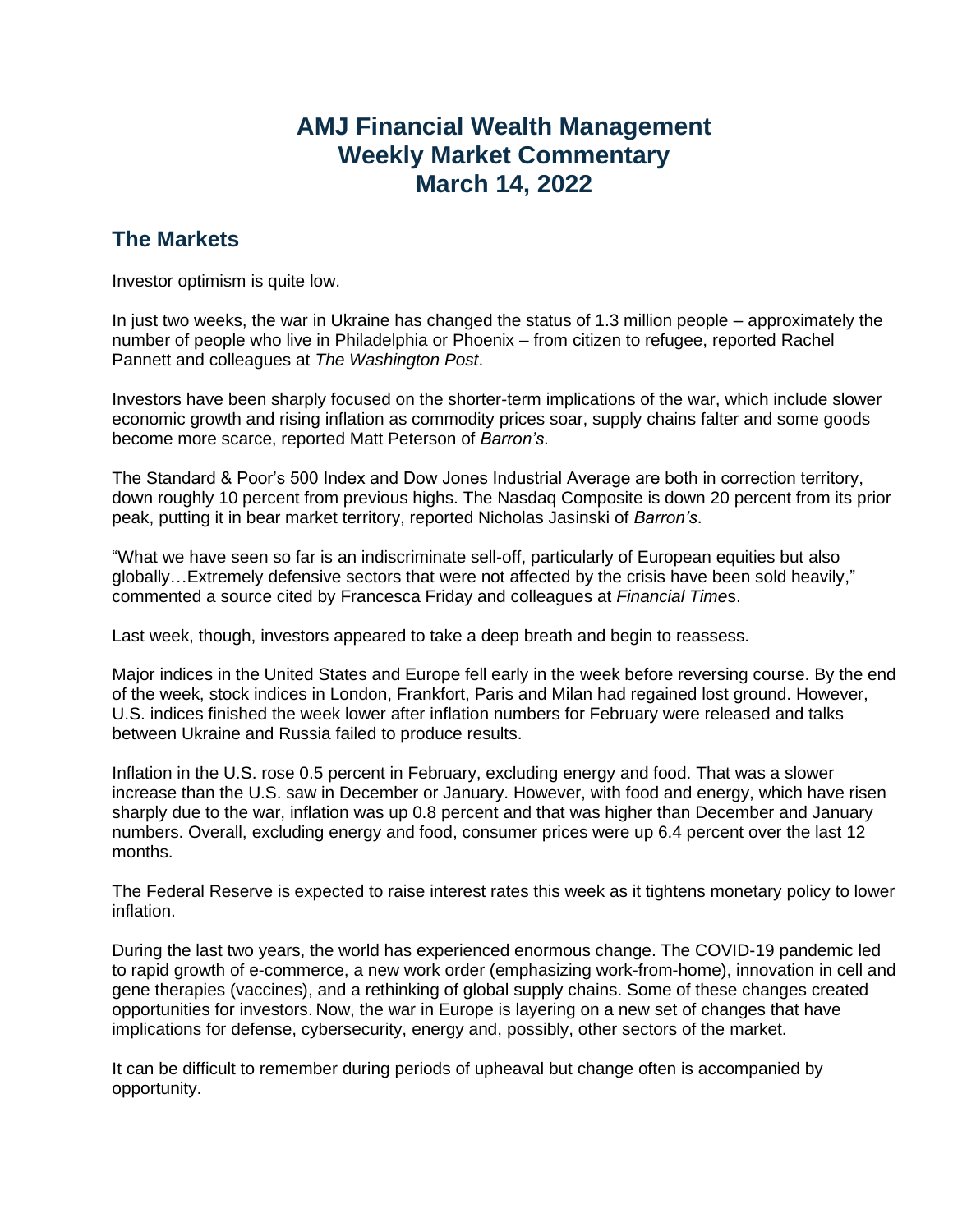| Data as of 3/11/22                 | 1-Week  | Y-T-D    | 1-Year  | 3-Year | 5-Year | 10-Year |
|------------------------------------|---------|----------|---------|--------|--------|---------|
| Standard & Poor's 500 Index        | $-2.9%$ | $-11.8%$ | 6.7%    | 14.7%  | 12.1%  | 11.9%   |
| Dow Jones Global ex-U.S. Index     | $-1.3$  | $-11.6$  | $-10.4$ | 3.8    | 3.5    | 2.8     |
| 10-year Treasury Note (yield only) | 2.0     | N/A      | 1.5     | 2.6    | 2.6    | 2.0     |
| Gold (per ounce)                   | 17      | 8.7      | 14.8    | 15.2   | 10.4   | 1.5     |
| <b>Bloomberg Commodity Index</b>   | $-0.5$  | 27.5     | 46.5    | 16.3   | 8.4    | $-1.3$  |

S&P 500, Dow Jones Global ex-US, Gold, Bloomberg Commodity Index returns exclude reinvested dividends (gold does not pay a dividend) and the three-, five-, and 10-year returns are annualized; and the 10-year Treasury Note is simply the yield at the close of the day on each of the historical time periods.

Sources: Yahoo! Finance; MarketWatch; djindexes.com; U.S. Treasury; London Bullion Market Association.

Past performance is no guarantee of future results. Indices are unmanaged and cannot be invested into directly. N/A means not applicable.

**WHERE ARE WOMEN TREATED LIKE MEN?** Each year, *The Economist's* Glass Ceiling Index (GCI) evaluates 10 metrics to determine "where women have the best…chances of equal treatment at work." In 2021, the answer was Sweden, Finland, Iceland and Norway. The United States dropped two spots last year, ranking 20th of the 28 countries in the Index.

The U.S. was above average for:

- **Women's participation in the labor force:** Women's participation rate in the labor force was just 10.5 percent lower than the rate for men. The OECD average was 15.6 percent lower.
- **Women taking graduate school entrance exams:** 39 percent of GMAT exams were taken by women in 2021. The OECD average was 38 percent.
- **Women in management:** Women held 41.1 percent of managerial positions in the United States. The OECD average was 33.7 percent.
- **Women on company boards**: Women held about 29.7 percent of board seats. The OECD average was 28 percent.

The U.S. was below average for:

- **How much women are paid compared to men**: Women earned 17.7 percent less than men. The OECD average was 11.6 percent less.
- **Net childcare costs as a percent of income**: Net childcare expenses were 23 percent of the average wage. The OECD average was 15 percent.
- **Paid leave for mothers**: Maternity leave depends on company policy in the United States, so it was scored as zero. The average in the OECD is 33.7 weeks.
- **Paid leave for fathers**: Paternity leave depends on company policy in the United States, so it was scored as zero. The average in the OECD is 5.1 weeks.
- **Women in government**: Women hold 27.7 percent of the seats in the United States House of Representatives. The OECD average is 33.1 percent of government seats held by women.

A recent report from Citigroup estimated that, "Achieving gender parity in business growth could increase global [economic growth] by up to \$1.6 - \$2.3 trillion, or around 2-3% of global GDP," and create millions of jobs.

## **Weekly Focus – Think About It**

"Be fearful when others are greedy and greedy when others are fearful."

*—Warren Buffett, The Oracle of Omaha*

Best regards,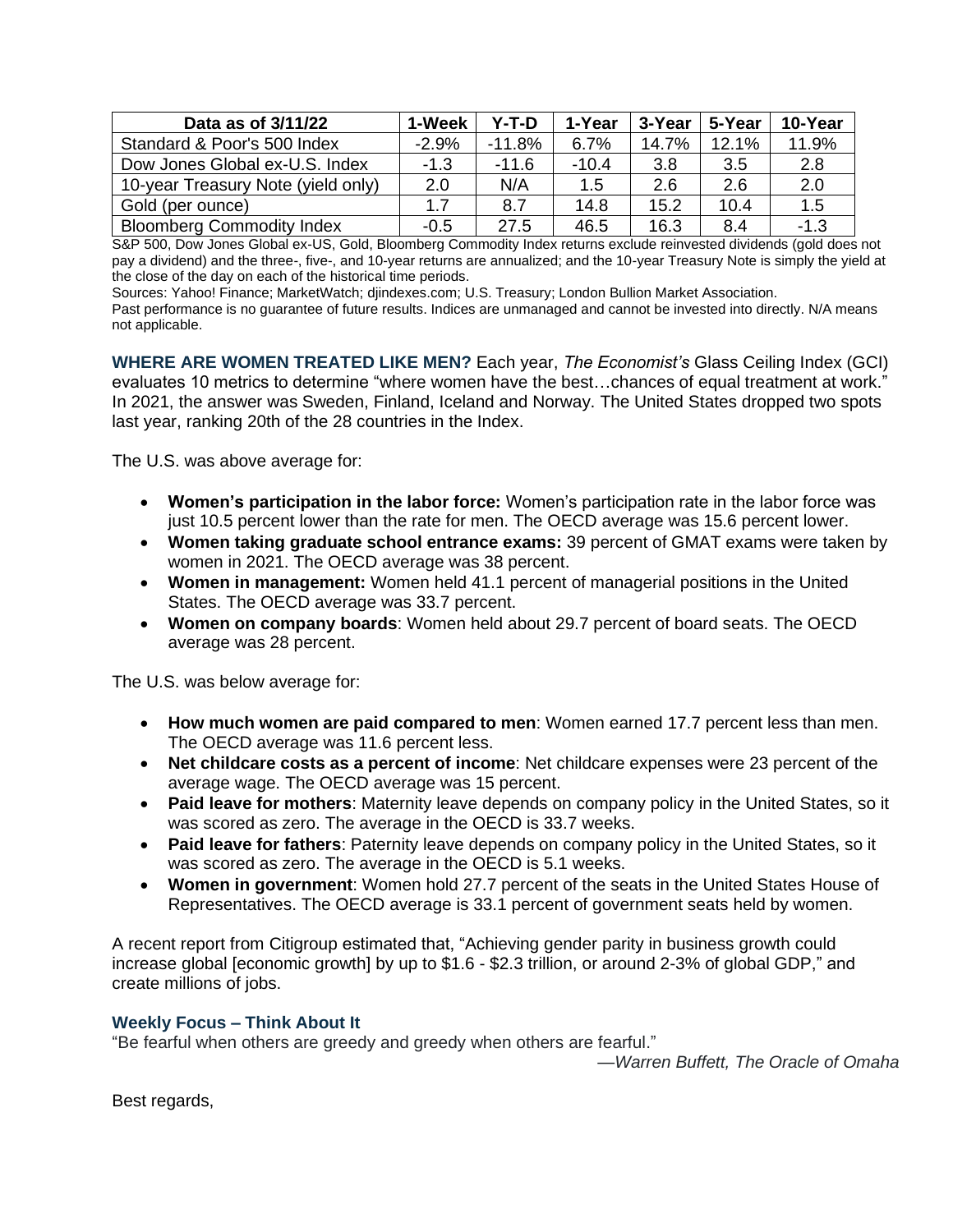## Angela M. Bender

P.S. Please feel free to forward this commentary to family, friends or colleagues. If you would like us to add them to the list, please reply to this email with their email address and we will ask for their permission to be added.

Securities offered through Triad Advisors, LLC, Member FINRA/SIPC Investment Advisory Services offered through AMJ Financial Wealth Management LLC AMJ Financial Wealth Management LLC is not affiliated with Triad Advisors LLC

The information provided for informational purposes only, and does not constitute an offer, solicitation, or recommendation to sell or an offer to buy securities, investment products or investment advisory services. All information, views, opinions, and estimates are subject to change or correction without notice. Nothing contained herein constitutes financial, legal, tax, or other advice. These opinions may not fit to your financial status, risk, and return preferences.

\* These views are those of Carson Coaching, not the presenting Representative, the Representative's Broker/Dealer, or Registered Investment Advisor, and should not be construed as investment advice.

\* This newsletter was prepared by Carson Coaching. Carson Coaching is not affiliated with the named firm or broker/dealer. \* Government bonds and Treasury Bills are guaranteed by the U.S. government as to the timely payment of principal and interest and, if held to maturity, offer a fixed rate of return and fixed principal value. However, the value of fund shares is not guaranteed and will fluctuate.

\* Corporate bonds are considered higher risk than government bonds but normally offer a higher yield and are subject to market, interest rate and credit risk as well as additional risks based on the quality of issuer coupon rate, price, yield, maturity, and redemption features.

\* The Standard & Poor's 500 (S&P 500) is an unmanaged group of securities considered to be representative of the stock market in general. You cannot invest directly in this index.

\* All indexes referenced are unmanaged. The volatility of indexes could be materially different from that of a client's portfolio. Unmanaged index returns do not reflect fees, expenses, or sales charges. Index performance is not indicative of the performance of any investment. You cannot invest directly in an index.

\* The Dow Jones Global ex-U.S. Index covers approximately 95% of the market capitalization of the 45 developed and emerging countries included in the Index.

\* The 10-year Treasury Note represents debt owed by the United States Treasury to the public. Since the U.S. Government is seen as a risk-free borrower, investors use the 10-year Treasury Note as a benchmark for the long-term bond market. \* Gold represents the 3:00 p.m. (London time) gold price as reported by the London Bullion Market Association and is expressed in U.S. Dollars per fine troy ounce. The source for gold data is Federal Reserve Bank of St. Louis (FRED), https://fred.stlouisfed.org/series/GOLDPMGBD228NLBM.

\* The Bloomberg Commodity Index is designed to be a highly liquid and diversified benchmark for the commodity futures market. The Index is composed of futures contracts on 19 physical commodities and was launched on July 14, 1998.

\* The DJ Equity All REIT Total Return Index measures the total return performance of the equity subcategory of the Real Estate Investment Trust (REIT) industry as calculated by Dow Jones.

\* The Dow Jones Industrial Average (DJIA), commonly known as "The Dow," is an index representing 30 stock of companies maintained and reviewed by the editors of The Wall Street Journal.

\* The NASDAQ Composite is an unmanaged index of securities traded on the NASDAQ system.

\* International investing involves special risks such as currency fluctuation and political instability and may not be suitable for all investors. These risks are often heightened for investments in emerging markets.

\* Yahoo! Finance is the source for any reference to the performance of an index between two specific periods.

\* The risk of loss in trading commodities and futures can be substantial. You should therefore carefully consider whether such trading is suitable for you in light of your financial condition. The high degree of leverage is often obtainable in commodity trading and can work against you as well as for you. The use of leverage can lead to large losses as well as gains.

\* Opinions expressed are subject to change without notice and are not intended as investment advice or to predict future performance.

\* Economic forecasts set forth may not develop as predicted and there can be no guarantee that strategies promoted will be successful.

\* Past performance does not guarantee future results. Investing involves risk, including loss of principal.

\* The foregoing information has been obtained from sources considered to be reliable, but we do not guarantee it is accurate or complete.